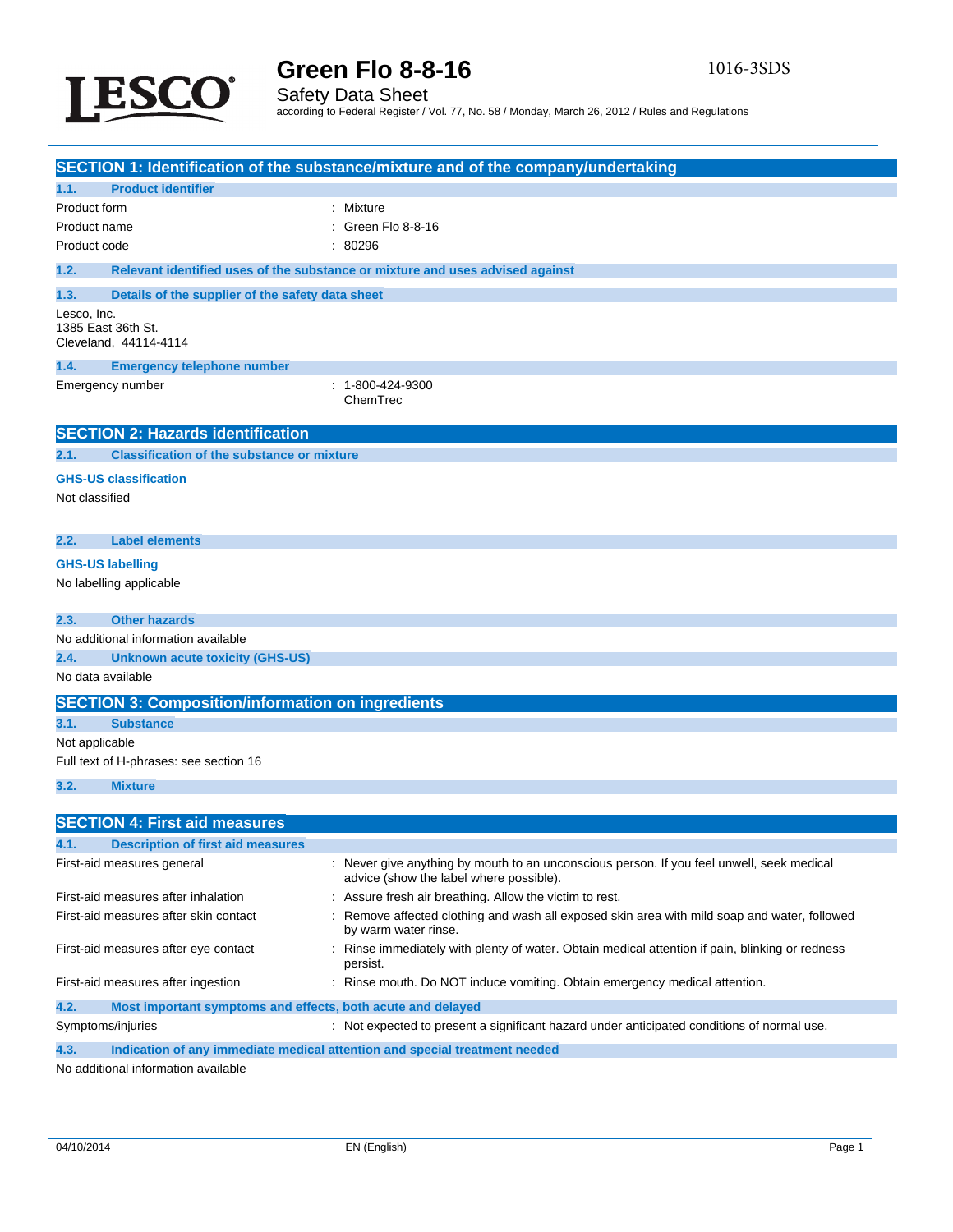Safety Data Sheet according to Federal Register / Vol. 77, No. 58 / Monday, March 26, 2012 / Rules and Regulations

| <b>SECTION 5: Firefighting measures</b>                              |                                                                                                                                                                                                      |
|----------------------------------------------------------------------|------------------------------------------------------------------------------------------------------------------------------------------------------------------------------------------------------|
| <b>Extinguishing media</b><br>5.1.                                   |                                                                                                                                                                                                      |
| Suitable extinguishing media                                         | : Foam. Dry powder. Carbon dioxide. Water spray. Sand.                                                                                                                                               |
| Unsuitable extinguishing media                                       | : Do not use a heavy water stream.                                                                                                                                                                   |
| 5.2.<br>Special hazards arising from the substance or mixture        |                                                                                                                                                                                                      |
| No additional information available                                  |                                                                                                                                                                                                      |
| 5.3.<br><b>Advice for firefighters</b>                               |                                                                                                                                                                                                      |
| Firefighting instructions                                            | : Use water spray or fog for cooling exposed containers. Exercise caution when fighting any<br>chemical fire. Avoid (reject) fire-fighting water to enter environment.                               |
| Protection during firefighting                                       | : Do not enter fire area without proper protective equipment, including respiratory protection.                                                                                                      |
| <b>SECTION 6: Accidental release measures</b>                        |                                                                                                                                                                                                      |
| 6.1.                                                                 | Personal precautions, protective equipment and emergency procedures                                                                                                                                  |
| 6.1.1.<br>For non-emergency personnel                                |                                                                                                                                                                                                      |
| Emergency procedures                                                 | : Evacuate unnecessary personnel.                                                                                                                                                                    |
|                                                                      |                                                                                                                                                                                                      |
| 6.1.2.<br>For emergency responders                                   |                                                                                                                                                                                                      |
| Protective equipment                                                 | : Equip cleanup crew with proper protection.                                                                                                                                                         |
| <b>Emergency procedures</b>                                          | : Ventilate area.                                                                                                                                                                                    |
| 6.2.<br><b>Environmental precautions</b>                             |                                                                                                                                                                                                      |
|                                                                      | Prevent entry to sewers and public waters. Notify authorities if liquid enters sewers or public waters.                                                                                              |
|                                                                      |                                                                                                                                                                                                      |
| 6.3.<br>Methods and material for containment and cleaning up         |                                                                                                                                                                                                      |
| Methods for cleaning up                                              | : Soak up spills with inert solids, such as clay or diatomaceous earth as soon as possible. Collect<br>spillage. Store aways from other materials.                                                   |
| 6.4.<br><b>Reference to other sections</b>                           |                                                                                                                                                                                                      |
| See Heading 8. Exposure controls and personal protection.            |                                                                                                                                                                                                      |
| <b>SECTION 7: Handling and storage</b>                               |                                                                                                                                                                                                      |
| <b>Precautions for safe handling</b><br>7.1.                         |                                                                                                                                                                                                      |
| Precautions for safe handling                                        | Wash hands and other exposed areas with mild soap and water before eating, drinking or<br>smoking and when leaving work. Provide good ventilation in process area to prevent formation<br>of vapour. |
| 7.2.<br>Conditions for safe storage, including any incompatibilities |                                                                                                                                                                                                      |
| Storage conditions                                                   | : Keep only in the original container in a cool, well ventilated place away from : Keep container<br>closed when not in use.                                                                         |
| Incompatible products                                                | Strong bases. Strong acids.                                                                                                                                                                          |
| Incompatible materials                                               | Sources of ignition. Direct sunlight.                                                                                                                                                                |
| Storage temperature                                                  | : $>= 25 (5 - 42) °C$                                                                                                                                                                                |
| <b>Specific end use(s)</b><br>7.3.                                   |                                                                                                                                                                                                      |
| No additional information available                                  |                                                                                                                                                                                                      |
| <b>SECTION 8: Exposure controls/personal protection</b>              |                                                                                                                                                                                                      |
| <b>Control parameters</b><br>8.1.                                    |                                                                                                                                                                                                      |
| No additional information available                                  |                                                                                                                                                                                                      |
| 8.2.<br><b>Exposure controls</b>                                     |                                                                                                                                                                                                      |
| Personal protective equipment                                        | : Avoid all unnecessary exposure.                                                                                                                                                                    |
| Hand protection                                                      | Wear protective gloves.                                                                                                                                                                              |

- Eye protection **Exercise Eye protection** : Chemical goggles or safety glasses.
- Respiratory protection **in the contract of the CO** is a Wear appropriate mask.
- Other information : Do not eat, drink or smoke during use.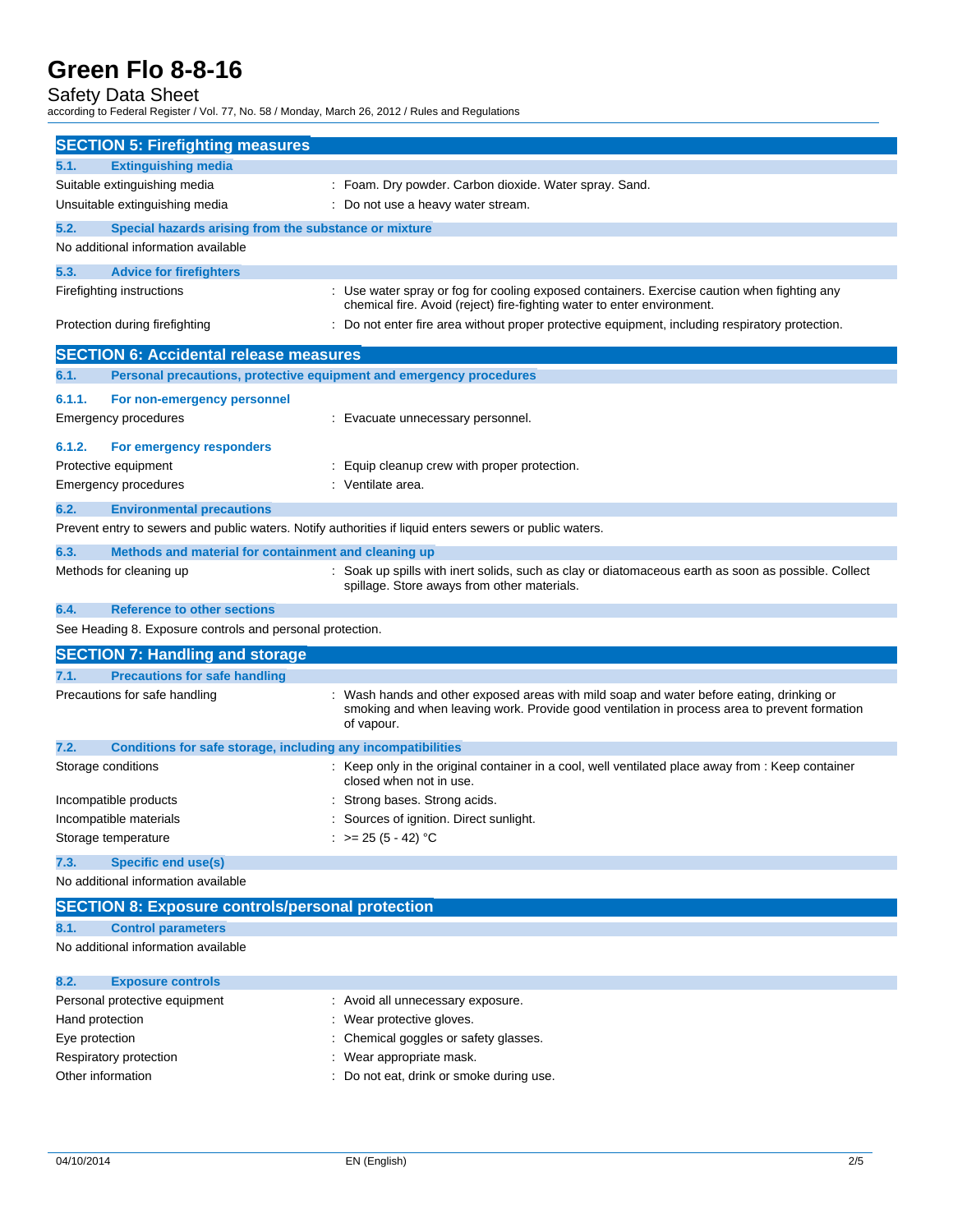Safety Data Sheet according to Federal Register / Vol. 77, No. 58 / Monday, March 26, 2012 / Rules and Regulations

| <b>SECTION 9: Physical and chemical properties</b>            |                           |  |
|---------------------------------------------------------------|---------------------------|--|
| Information on basic physical and chemical properties<br>9.1. |                           |  |
| Physical state                                                | : Liquid                  |  |
| Colour                                                        | : Blue.                   |  |
| Odour                                                         | Characteristic odour.     |  |
| Odour threshold                                               | No data available         |  |
| рH                                                            | $\therefore$ >= 8         |  |
| Relative evaporation rate (butylacetate=1)                    | : No data available       |  |
| Melting point                                                 | No data available         |  |
| Freezing point                                                | : $\leq 0$ °C             |  |
| Boiling point                                                 | : $> = 100 °C$            |  |
| Flash point                                                   | : None                    |  |
| Self ignition temperature                                     | No data available         |  |
| Decomposition temperature                                     | No data available         |  |
| Flammability (solid, gas)                                     | No data available         |  |
| Vapour pressure                                               | No data available         |  |
| Relative vapour density at 20 °C                              | No data available         |  |
| Relative density                                              | No data available         |  |
| Density                                                       | $\therefore$ >= 1.35 g/ml |  |
| Solubility                                                    | Soluble in water.         |  |
| Log Pow                                                       | No data available         |  |
| Log Kow                                                       | No data available         |  |
| Viscosity, kinematic                                          | No data available         |  |
| Viscosity, dynamic                                            | No data available         |  |
| <b>Explosive properties</b>                                   | No data available         |  |
| Oxidising properties                                          | No data available         |  |
| <b>Explosive limits</b>                                       | : No data available       |  |
| <b>Other information</b><br>9.2.                              |                           |  |
| VOC content                                                   | $: \le 10 \%$             |  |
| <b>SECTION 10: Stability and reactivity</b>                   |                           |  |
| 10.1.<br><b>Reactivity</b>                                    |                           |  |
| No additional information available                           |                           |  |
| 10.2.<br><b>Chemical stability</b><br>Not established.        |                           |  |
| 10.3.<br><b>Possibility of hazardous reactions</b>            |                           |  |
| Not established.                                              |                           |  |
| <b>Conditions to avoid</b><br>10.4.                           |                           |  |
| Direct sunlight. Extremely high or low temperatures.          |                           |  |
| 10.5.<br><b>Incompatible materials</b>                        |                           |  |
| Strong acids. Strong bases.                                   |                           |  |
| <b>Hazardous decomposition products</b><br>10.6.              |                           |  |
| fume. Carbon monoxide. Carbon dioxide.                        |                           |  |
| <b>SECTION 11: Toxicological information</b>                  |                           |  |
| 11.1.<br><b>Information on toxicological effects</b>          |                           |  |
| Acute toxicity                                                | : Not classified          |  |
| Skin corrosion/irritation                                     | : Not classified          |  |
|                                                               | $pH: z = 8$               |  |
|                                                               |                           |  |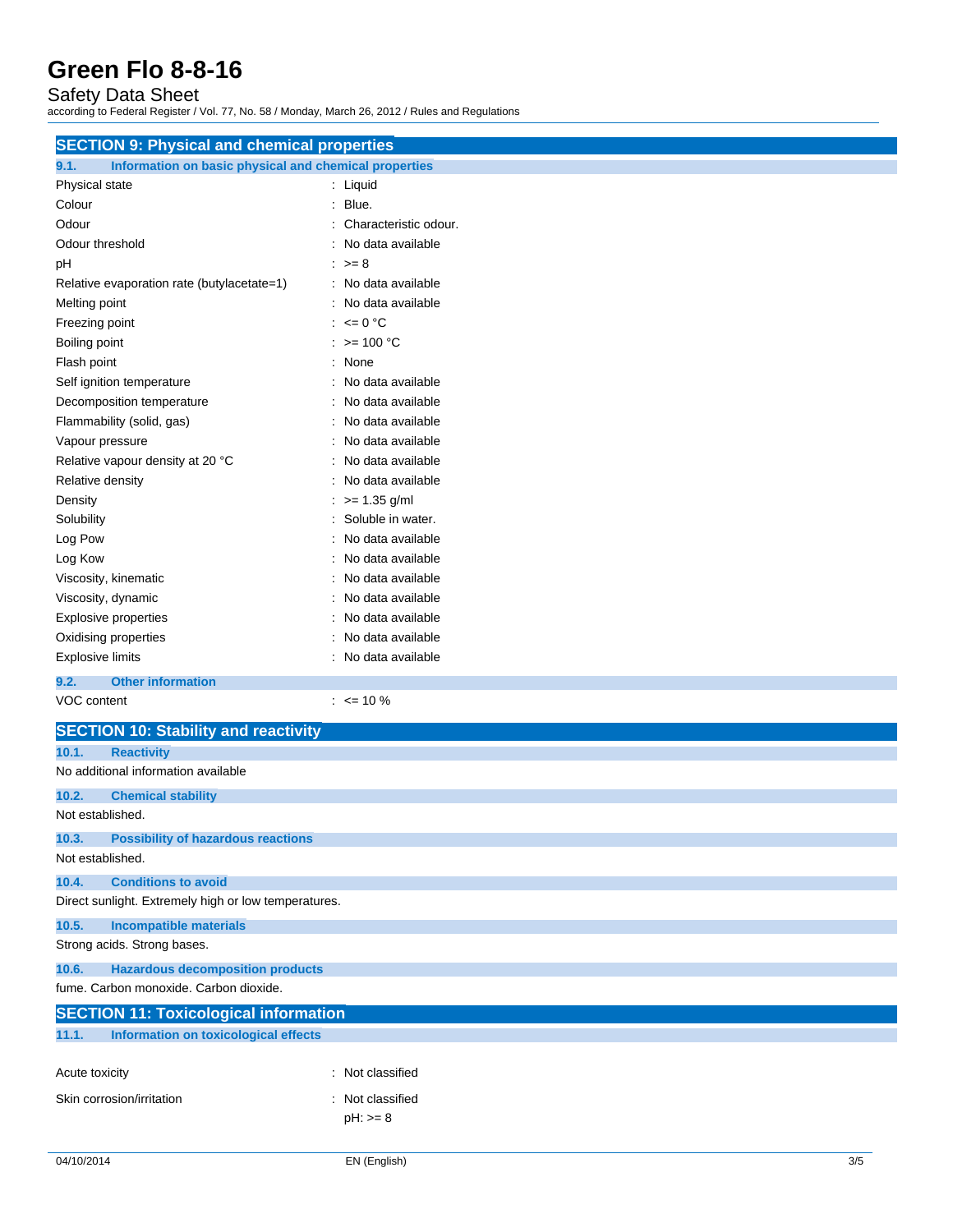### Safety Data Sheet

according to Federal Register / Vol. 77, No. 58 / Monday, March 26, 2012 / Rules and Regulations

| Serious eye damage/irritation                          | : Not classified                                                  |
|--------------------------------------------------------|-------------------------------------------------------------------|
|                                                        | $pH: z = 8$                                                       |
| Respiratory or skin sensitisation                      | : Not classified                                                  |
| Germ cell mutagenicity                                 | : Not classified                                                  |
| Carcinogenicity                                        | : Not classified                                                  |
| Reproductive toxicity                                  | Not classified                                                    |
| Specific target organ toxicity (single exposure)       | : Not classified                                                  |
| Specific target organ toxicity (repeated<br>exposure)  | : Not classified                                                  |
| Aspiration hazard                                      | : Not classified                                                  |
| Potential Adverse human health effects and<br>symptoms | Based on available data, the classification criteria are not met. |

### **SECTION 12: Ecological information 12.1. Toxicity** No additional information available **12.2. Persistence and degradability Green Flo 8-8-16** Persistence and degradability Not established. **12.3. Bioaccumulative potential Green Flo 8-8-16** Bioaccumulative potential Not established. **12.4. Mobility in soil** No additional information available **12.5. Other adverse effects** Other information **in the environment** of the environment. **SECTION 13: Disposal considerations 13.1. Waste treatment methods** Waste disposal recommendations : Dispose in a safe manner in accordance with local/national regulations. Ecology - waste materials **Ecology** - waste materials **interval** : Avoid release to the environment. **SECTION 14: Transport information** In accordance with DOT No dangerous good in sense of transport regulations **Additional information** Other information **Other information** : Consumer Commodity ORM-D for 128oz or less. **ADR** Transport document description : **Transport by sea** No additional information available **Air transport** No additional information available **SECTION 15: Regulatory information**

#### **15.1. US Federal regulations**

No additional information available